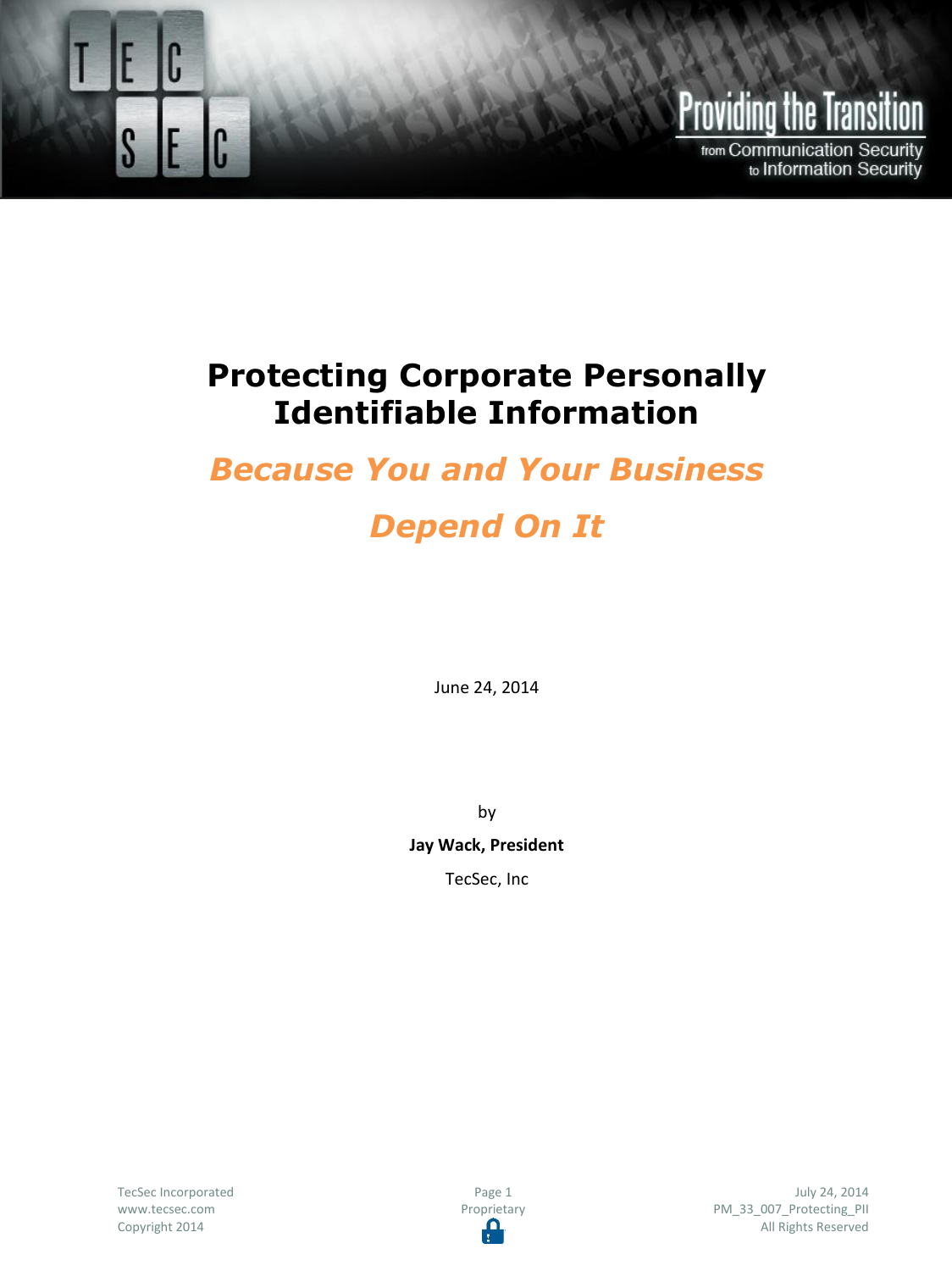Nearly every business acquires, uses, and stores personally identifiable information (PII) about its employees, customers, and business partners. Organizations are expected to manage this private data appropriately and take every precaution to protect it from unauthorized access or theft. Misusing, losing or compromising this information can carry a significant financial cost, damage a business's reputation and in some cases result in criminal prosecution.

Given the various costs associated with a breach or exposure of PII, safeguarding PII is necessary for business. The good news is there are cost-effective ways available to secure data, using an integrated encryption and key management solution, solidly based on Standards.

There are laws and regulations governing the collection, storage and use of all manner of PII. These regulations pertain to any data that could potentially be used to identify, contact, locate, or impersonate a customer, employee, patient or any other individual that interacts with your organization. Some regulatory measures focus on specific market segments, such as the Health Insurance Portability and Accountability Act (HIPAA) and the Health Information Technology for Economic and Clinical Health (HITECH) Act for health care. HITECH and other regulations not only apply fines, but they require disclosure and notification of those affected. In some cases, companies have been required to pay for free credit monitoring reports for each record compromised.

There are other measures that have implications across a broad range of industries. The Payment Card Industry Data Security Standard (PCI DSS) applies where payment and debit card transactions are prevalent, including retail, insurance, banking, brokerage, education, hospitality, entertainment, government, health care and transportation businesses.

At least 46 U.S. States and territories have passed data breach legislation, significantly increasing businesses' exposure to civil actions by individuals and state administrative agencies over the issue of maintaining security of personal data. These laws mandate that a company which compromises the PII of anyone living in their state, including access by an unauthorized employee, must notify the affected individuals. There are severe monetary penalties involved, from \$500 to \$750,000 in some states, for not properly notifying those individuals whose PII data was compromised. Some states have now even built PCI DSS compliance into their data breach legislation. And others have passed legislation requiring businesses to proactively implement security measures to protect PII before a data breach occurs.

PII data is generally defined as any data that can potentially be used to uniquely identify, contact, or locate an individual. The broad definition includes first name, or initial, and last name in combination with any of the following categories of information (as long as that information is not otherwise publicly available): Social Security and National Insurance numbers, passport number, bank account number, PIN, employee identification number, driver's license number, date of birth, mother's maiden name, credit card or financial account information, results of a background or criminal history check, payroll and salary information, medical records, as well as digital or other electronic signature files.

The passage of the HITECH Act increased penalties for information security negligence and extended enforcement authority to state attorneys general. The passage of the associated guidance from the Department of Health and Human Services (HHS) signals the first time a federal regulation addresses data breaches, specifically breaches involving unencrypted Personal Health Information (PHI). The data security sections of the HITECH Act were developed to require organizations that handle PHI to meet baseline criteria for protection of data in motion,

TecSec Incorporated [www.tecsec.com](http://www.tecsec.com/) Copyright 2014

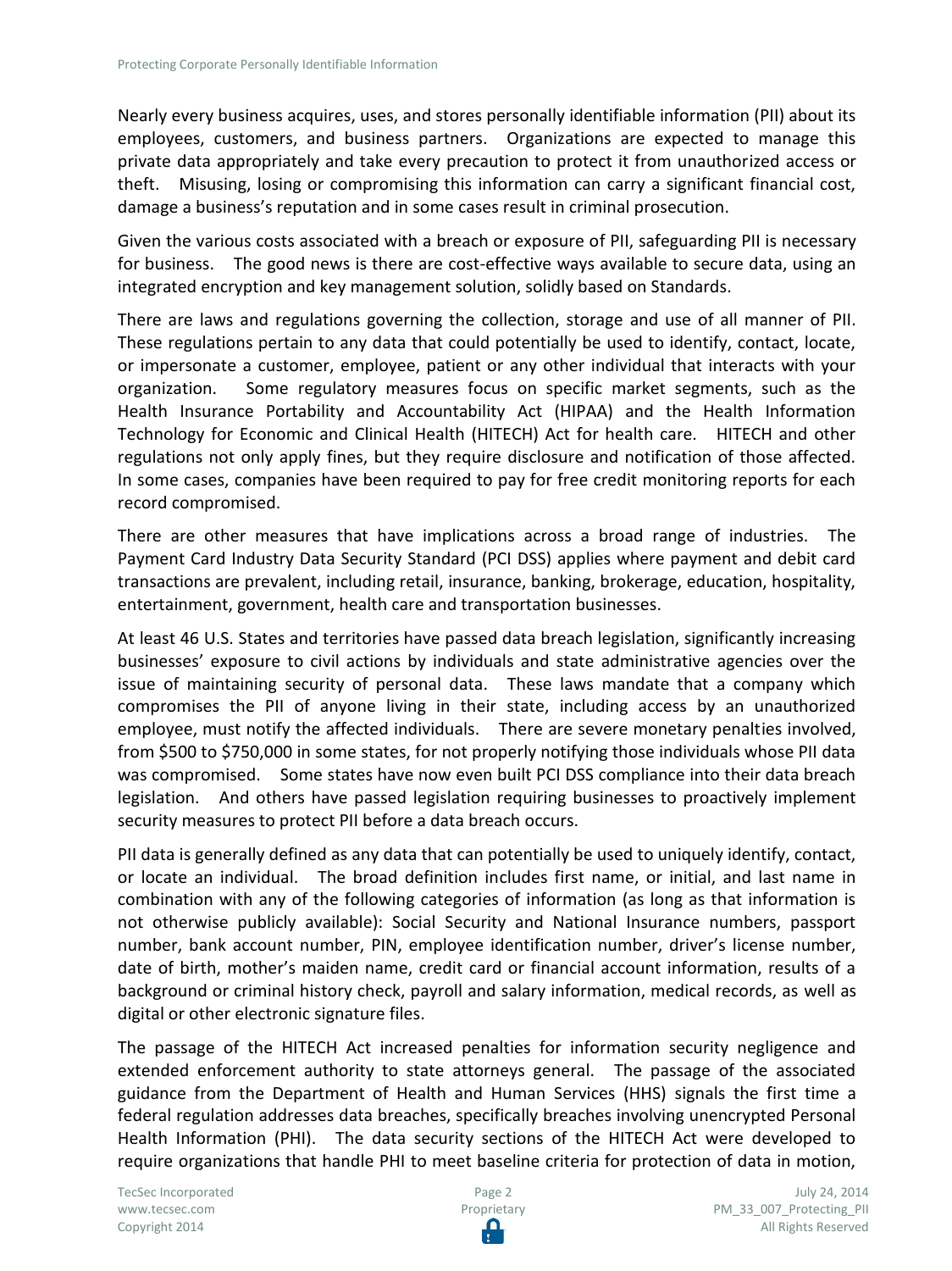in use, at rest, and when disposed. The HITECH Act reinforces HIPAA to encourage use of electronic patient records and to deliver more strict data protection regulations for more secure patient privacy and confidentiality.

Data security experts and technology analysts agree HITECH is significant because it provides clarity around the protection of PHI and puts an unprecedented emphasis on encryption. Encryption of PHI data at rest and in transit provides a safe harbor that protects organizations from the costs and hassles associated with data breach notifications, and fines that can reach \$1.5 million.

Over the last several years, in order to meet the protection requirements of PII regulations, there has been an increasing recognition for the need to move protection from the perimeter to the data itself, protecting data at its source, whether at rest or in transit, is now a widely adopted best practice for organizations around the world. Why?

- Perimeter security does not secure PII throughout its entire lifecycle, leaving it vulnerable on mobile devices, in eCommerce transactions, and in applications.
- The frequency of data breaches is increasing and PII is among the most valuable data for cybercriminals.
- The consequences of a data breach are becoming much more significant in terms of cost, lost business, and brand trust.
- Data protection laws in at least 46 U.S. States specifically mandate protection of PII, as do laws in the United Kingdom and the European Union.
- Other government and industry mandates call for protection of data that falls under the definition of PII, including the PCI DSS, HIPAA, the HITECH Act and Sarbanes-Oxley.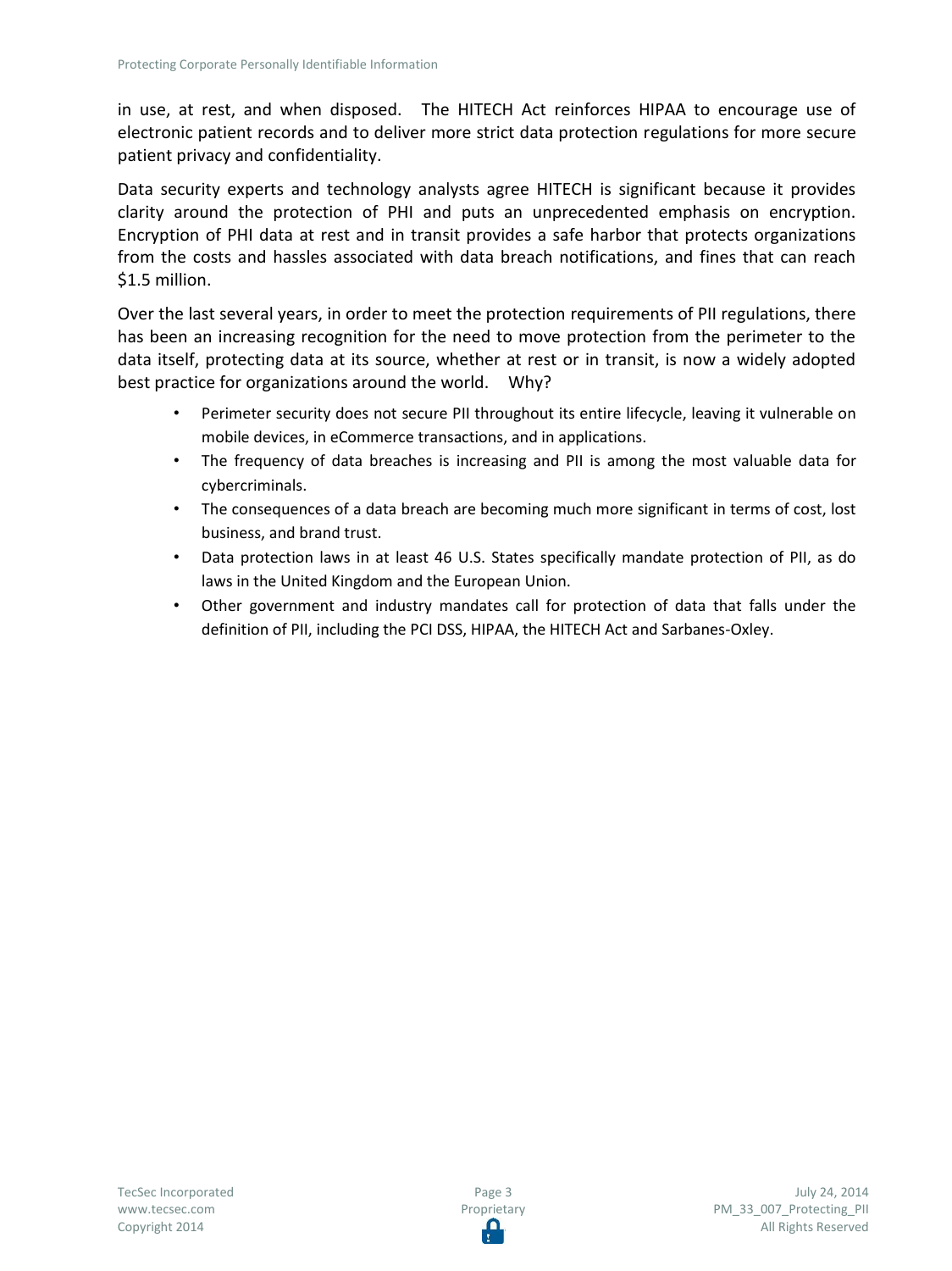### **ENCRYPTION AND KEY MANAGEMENT**

As enterprises seek to protect PII from cybercriminals, internal theft or even accidental loss, encryption and the associated key management, have become increasingly important and proven weapons in the security arsenal for data at rest in databases, files, and applications, and for data in transit.

One constant in the laws is a safe harbor provision, which provides an exemption to disclosure requirements if the sensitive data was encrypted and the keys used for the encryption were not compromised. What this means is that even if the sensitive data was accessed, as long as it is rendered useless, there is no reason to disclose the breach. By not requiring notification of affected individuals following a security breach where sensitive personal information is encrypted, the laws are encouraging businesses to encrypt data, avoiding the cost and complexities.

Enterprises face a daunting security challenge. Not only must they build an impregnable fortress around their internal networks and applications, but at the same time, they must also contend with the complication of sending and receiving encrypted data, and encrypting data at rest within application files and databases that were not designed for the secure handling of data.

Encryption is a perfect companion to strong perimeter and firewall protection. Encryption is not new. Enterprises have been using cryptography for computer security purposes for several decades. When networks were private, data was rarely encrypted. Its primary purpose was to protect certain secret fields such as passwords from someone accessing them in an unauthorized manner, and for the most part the associated encryption keys and passwords were rarely changed.

Organizations today must rely on public networks to access and transmit information. Computing power is everywhere; on laptops, PDAs, tablets, and thumb-drives. Wireless connectivity is even more open and a larger opportunity for eavesdroppers and thieves. The amount of information that must be encrypted and decrypted at rest and in transit is increasing exponentially, leading to a corresponding encryption key management challenge.

In the past years of cryptographic usage, keys were fixed, and the keys would proliferate throughout the data encryption lifecycle, multiplying with re-keying and increasing in complexity over time. If not managed properly, a problem emerges…how to control and protect access to the large number of fixed keys to ensure that they don't get into the wrong hands, and assure that they are available when needed to unlock data, today and in the future. There is mounting demand for an effective, practical, risk-mitigating way to manage keys throughout their lifecycle so that good guys are facilitated and the bad guys are defeated.

To address this demand for a manageable approach to cryptographic keys one must look at the entire process, recognizing that there is no "one size fits all" approach. What is necessary is a cryptograph framework…an approach that provides a mechanism that addresses the move from the communication security (Comsec) to information security (Infosec), while at the same time allowing the various components of each particular subset of requirements to be adjusted in response to the risk and address the associated cost of the implementation.

Cryptography or encryption can be manifested as protected channels or protected content. Methodologies incorporated into the key management process can also expand the application

TecSec Incorporated [www.tecsec.com](http://www.tecsec.com/) Copyright 2014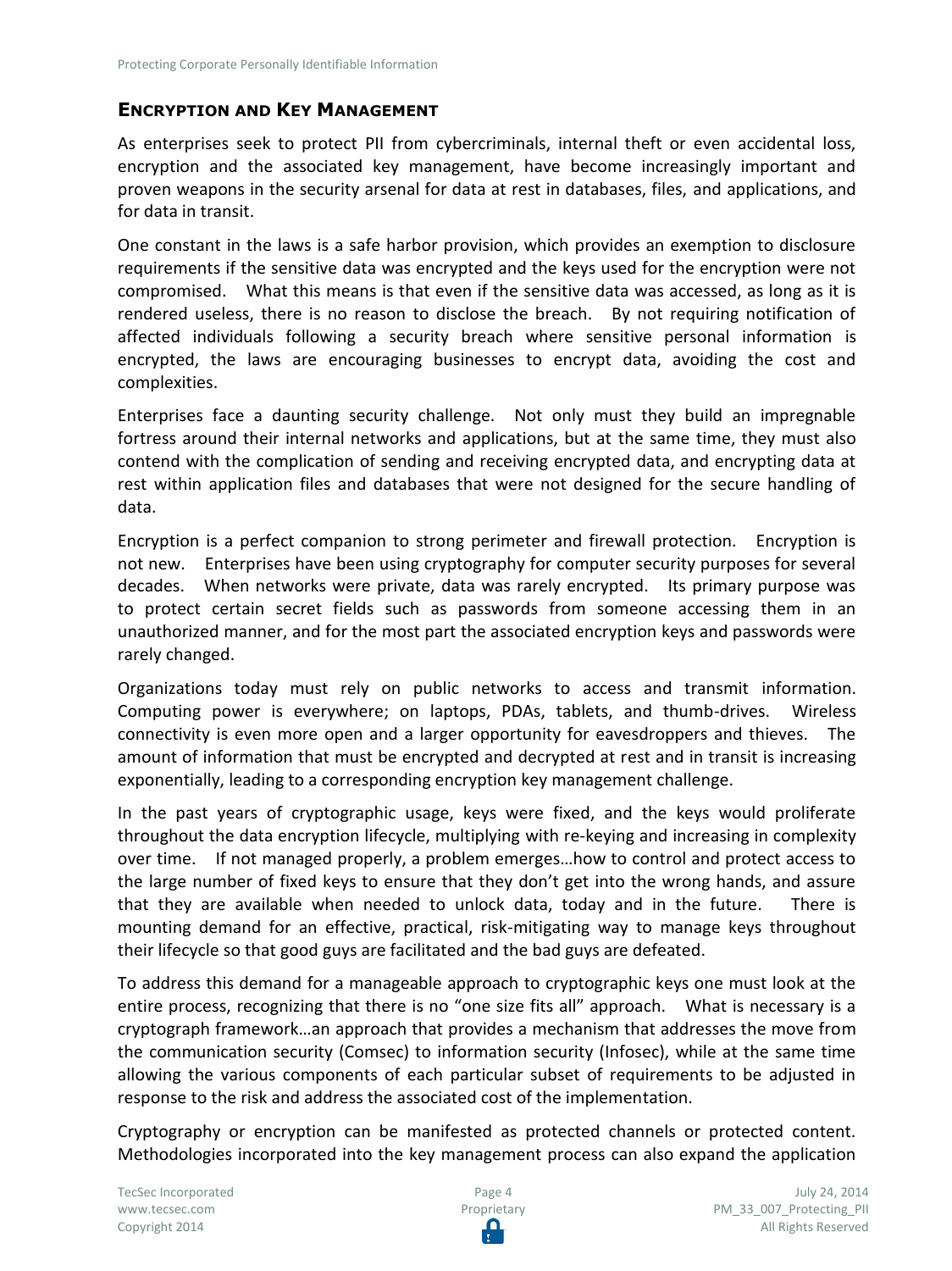of either the protected channel or the protected content approach. There are advantages and disadvantages to which application of encryption is chosen – the protected channel with its encryption is treated as separate of content and is limited to a point-to-point capability – the protected channel offers security for encrypted data in transit; whereas, the protected content with its encryption expands the security model to include encrypted data in transit and encrypted data at rest – by having encryption directly impacting the data or content, the resultant encrypted security model is traveling with the data and not related to whatever channel is available. Content protection can exist within protected channel architecture approach. Encryption solutions exist that contain protected channels, but shifting the security parameter to marry with the content that exists within the protected channel offers another level of protection and threat deterrence.

Encryption for protecting content can be a static key model or a dynamic key model – fixed keys that may be found in symmetric and public key models can be viewed as static, and can have inherent scalability limitations – encryption models have evolved with a central server for executing fixed keying among entities that want to share data, and at an encryption event, keying associated with the encryption event includes the participation of a server. For a second content protection model, a dynamic key model uses the same encryption components found in symmetric and public key math, but can include a further step to create a working key for each encryption event which is generated at the time of the event. The result is that the keying components can be bound to the content which in itself may be manipulated as Objects.

Encryption technology necessary to accomplish the object level protection required exists, and has been peer reviewed and standardized, such that it can further define the framework for protecting content with data separation that uses encryption enforcement.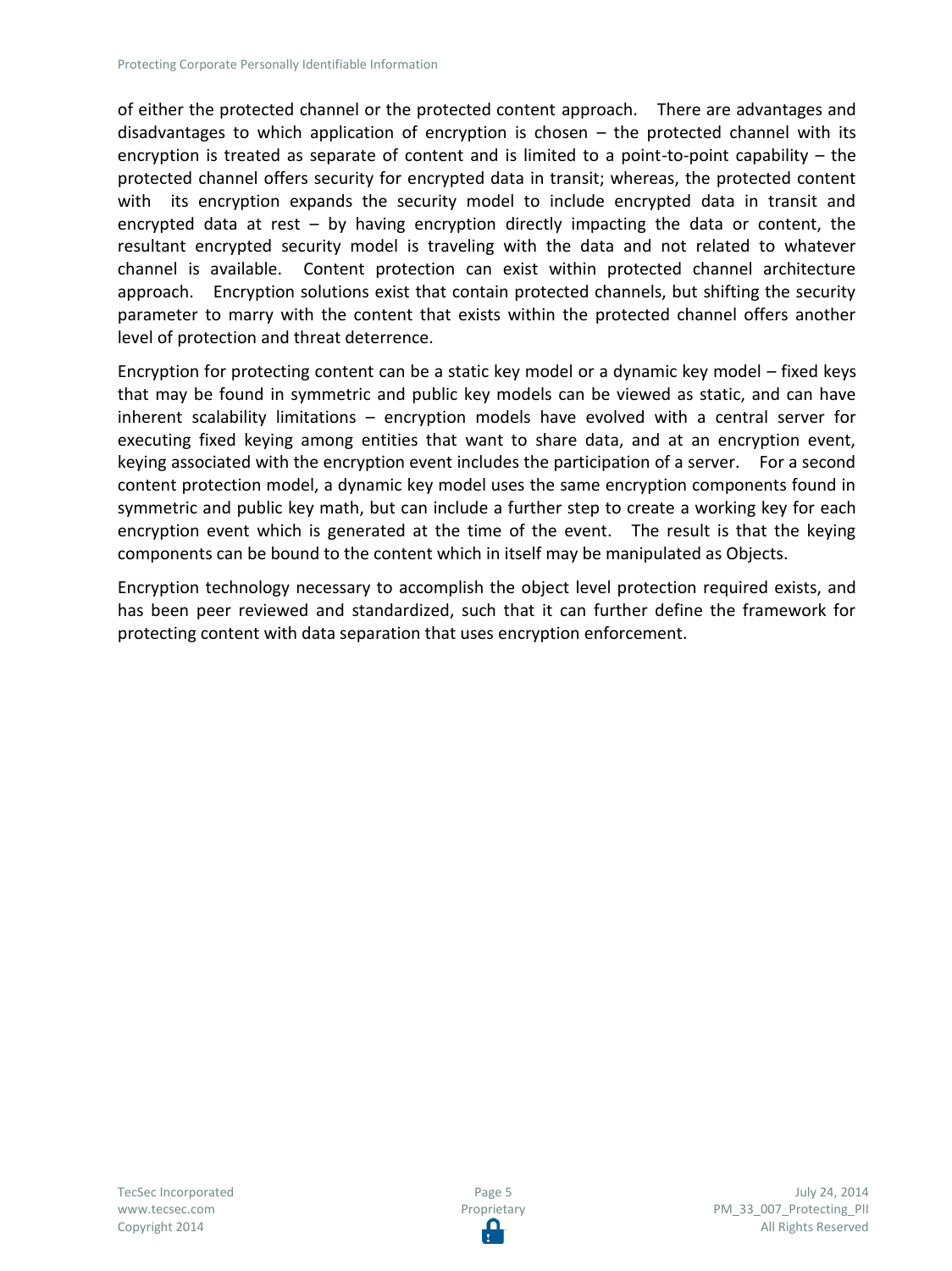#### **ATTRIBUTE BASED ACCESS CONTROL AND CONSTRUCTIVE KEY MANAGEMENT**

Attribute Based Access Control is a logical access control model that is distinguishable because it controls access to objects by evaluating rules against the attributes of entities (subject and object), operations, and the environment relevant to a request. ABAC systems are capable of enforcing both Discretionary Access Control (DAC) and Mandatory Access Control (MAC) concepts. ABAC enables precise access control, which allows for a higher number of discrete inputs into an access control decision, providing a bigger set of possible combinations of those variables to reflect a larger and more definitive set of possible rules to express policies.

The Constructive Key Management (CKM) system relies upon the assignment of subject attributes to subjects and object attributes to objects, and the development of policy that describes the access rules for each object. Each object within the system must be tagged or assigned specific object attributes that describe the object. For example, consider a document residing in a directory within a file management system. This document has a title, an author, a date of creation, and a date of last edit—all object attributes that are determined by the creator, author, or editor of the document. Additional object attributes may be assigned such as owning organization, intellectual property characteristics, export control classification, or security classification. Each time a new document is created or modified, these object attributes must be captured. These object attributes are often embedded within the document itself, but they may be captured in a separate table, incorporated by reference, or managed by a separate application.

Each subject that uses the system must be assigned specific subject attributes. Consider a user accessing a file management system. The user is established as a subject within the system by an administrator and characteristics about that user are captured as subject attributes. This subject has a name, a role, and an organization affiliation. Other subject attributes may include US Person status, nationality, and security clearance. These subject attributes are assigned and managed by an authority within the organization that can maintain the subject identity information for the file management system. As new users arrive, old users leave, and characteristics of subjects change, these subject attributes must be updated.

Every object within the system must have at least one policy that defines the access rules for the object. This policy is normally derived from documented or procedural rules that describe the business processes and allowable actions within the organization. For example, in a banking environment, a rule may state that only approved personnel shall be able to access a customer's account record. If a subject has a Personnel Type Attribute with a value of Secretarial Staff and they are trying to perform the operation *Read* upon a document with a Record Attribute of Customer Account Record, access will be denied and the operation will be disallowed.

The rules that bind subject and object attributes indirectly specify privileges (i.e., which subjects can perform which operations on which objects). Allowable operation rules can be implemented through many forms of computational language such as:

- A Boolean combination of attributes and conditions that satisfy the authorization for a specific operation, or
- Specified lists of attributes or similar methods of explicitly relating specific subjects to specific objects and the allowable set of operations.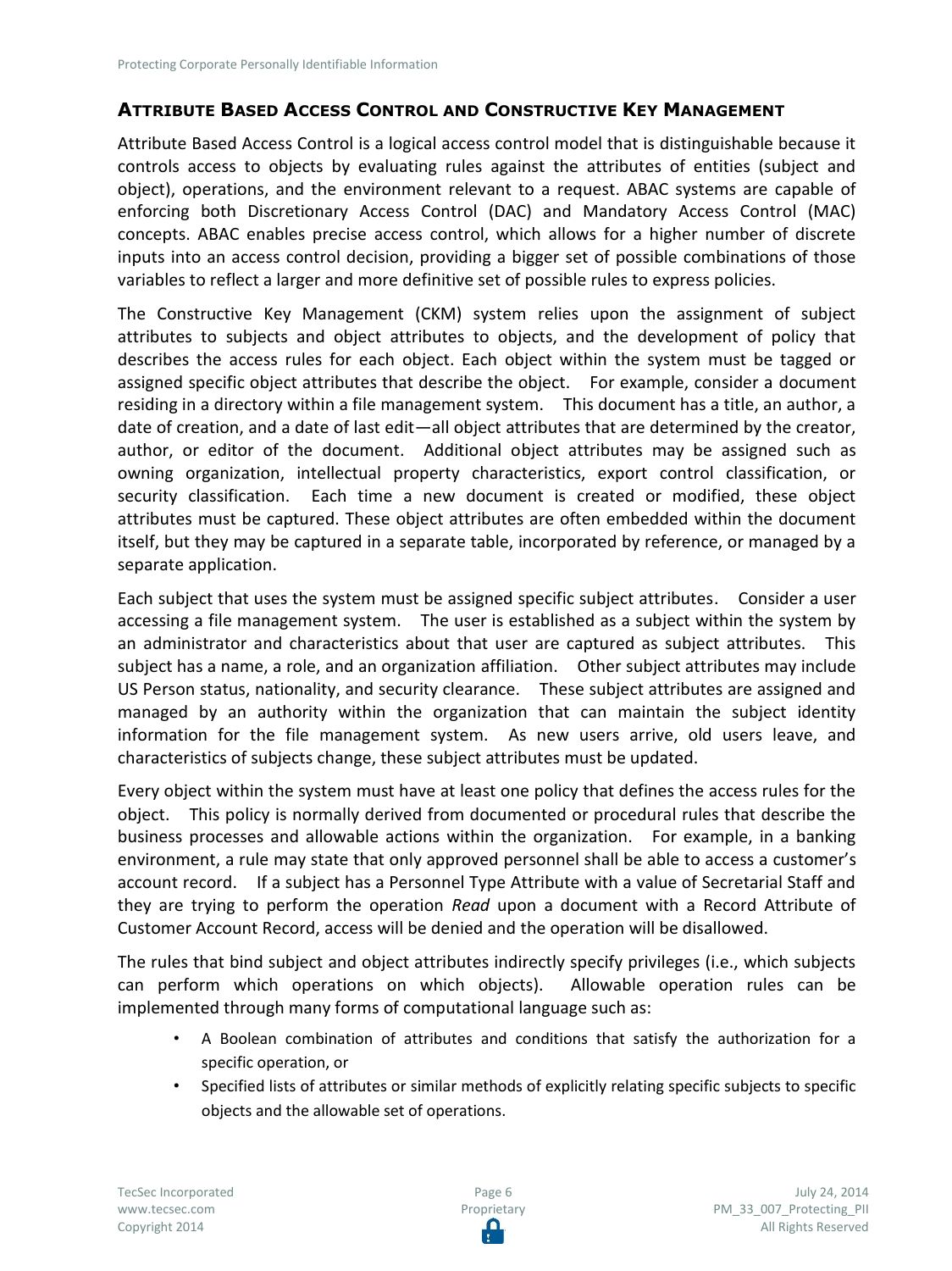Once object attributes, subject attributes, and policies are established, objects can be protected using CMK. Cryptographically enforced access control mechanisms guard access to the objects by limiting access for allowable operations by allowable subjects. The CKM run-time environment assembles the policy, subject attributes, and object attributes, then renders and enforces a decision based on the logic provided in the policy. CKM run-time is able to manage the workflow required to make and enforce the decision, including determining what policy to retrieve, which attributes to retrieve in what order, and where to retrieve attributes. The run-time environment then performs the computation necessary to render a decision.

The policies that can be implemented in a CKM model are limited only to the degree imposed by the computational language. This flexibility enables the greatest breadth of subjects to access the greatest breadth of objects without having to specify individual relationships between each subject and each object. For example, a subject is assigned a set of subject attributes upon employment (e.g., Nancy Smith is an Account Manager in the *Trust Department.*). An object is assigned its object attributes upon creation (e.g., a folder with *Trust Instructions* of *Client)*. The object owner creates an access control rule to govern the set of allowable operations (e.g., all *Account Managers* in the *Trust Department* can *View* the *Client Records).* Adding to the flexibility, attributes and their values are then available to be modified throughout the lifecycle of subjects, objects, and attributes.

Provisioning attributes to subjects and objects governed by a rule-set that specifies what operations can take place enables an unlimited number of subjects to perform operations on the object—all without prior knowledge of the specific subject by the object-owner or rule-maker. As new subjects join the organization, rules and objects do not need to be modified. As long as the subject is assigned the attributes necessary for access to the required objects (e.g., all Nurse Practitioners in the Cardiology Department are assigned those attributes), no modifications to existing rules or object attributes are required. This benefit is often referred to as accommodating the external user and is one of the primary benefits of employing CKM solutions.

Standardization is important, and the CKM key management model is comprised of processes which are based on NIST or x9 banking standards. These standards can identify the overall process as well as specifics found in an encryption framework, life cycle for the keys, keying protocols, and encryption algorithms

The encryption technology of Constructive Key Management (CKM) includes an administrative process that establishes and distributes various CKM keys to be used in a dynamic key management process called the Combiner – the result of the Combiner process is a dynamic working key that is directly linked to a data encryption event.

Further, the result of the CKM process provides active *data label awareness or attribute based awareness,* and *access control* to any digital object, enforced by cryptography. This CKM process provides self-protecting data objects that are data label aware; which in turn enables services to be based on that awareness. This technology approach makes transmission a matter of availability and storage a matter of convenience; supporting multiple levels of information on a common platform. The solution set addresses differential access to content, information sharing, and coalition force differential access control to information. Features of the CKM process include: creation of self-protecting data objects, fine grained objects that are data label aware, dynamic key constructed at time of need, and role based access to content over time.

TecSec Incorporated [www.tecsec.com](http://www.tecsec.com/) Copyright 2014

Page 7 Proprietary Ω